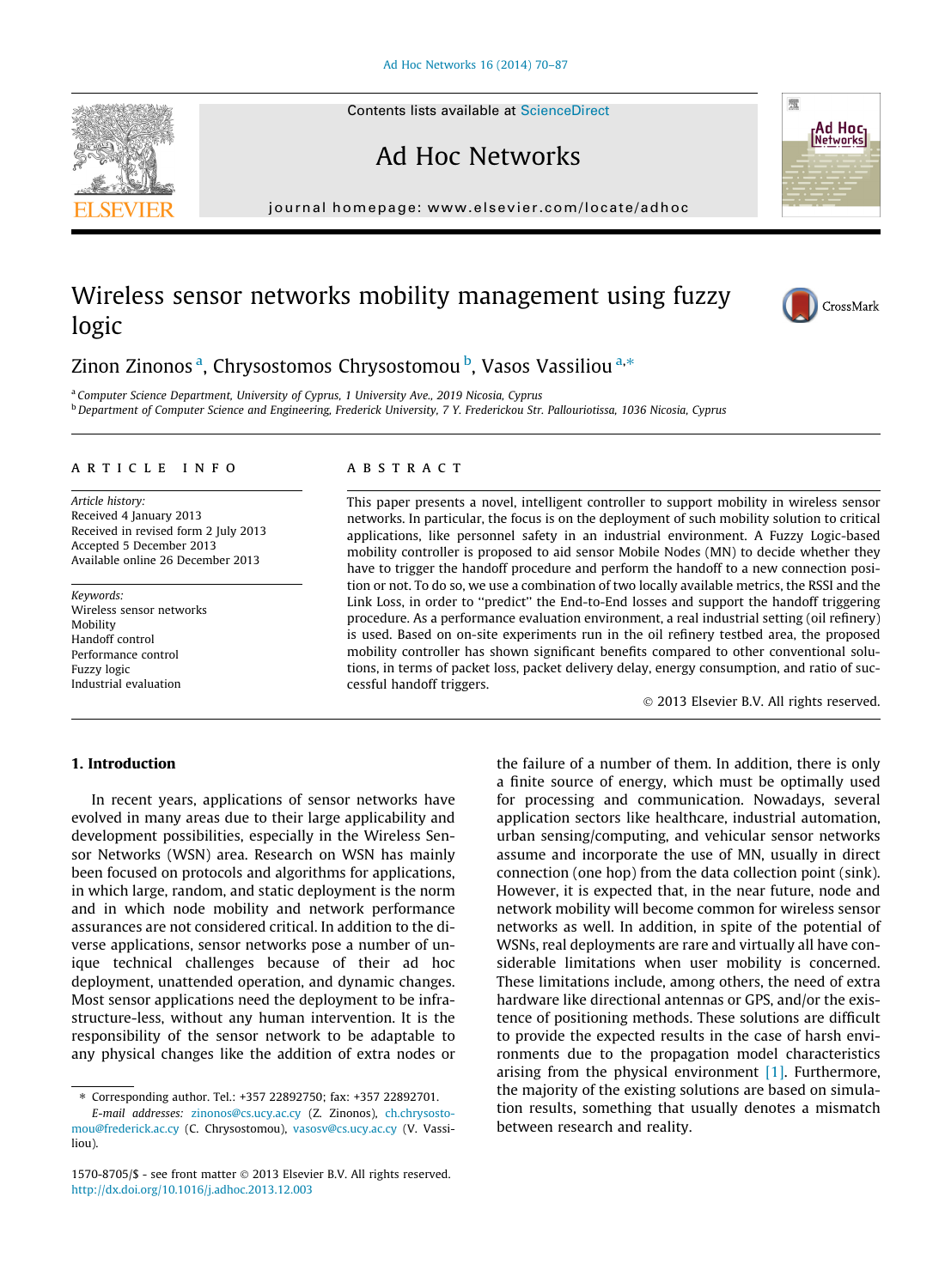Mobility support in this work has been mainly motivated by the need to monitor the health and status of mobile workers in industrial settings. There are many hazardous activities in an industrial plant that need to be monitored for safety. One such activity is the cleaning and condition assessment of storage tanks in an oil refinery. Tanks are very hazardous environments and typically contain a toxic atmosphere and residues of their previous contents. When employees enter such hazardous areas there is a possibility to loose consciousness. Using orientation and heart or pressure monitoring sensors attached to employees, their condition can be monitored and alarms can be signaled when an emergency occurs. Surrounding the tank that is being cleaned are usual sensors deployed for other scenarios, e.g. production monitoring. As the mobile worker moves around the tank, orientation messages are sent from the sensor to the sink forwarded by intermediate nodes. Data may be sent via different intermediate nodes based on the location of the mobile worker. In order to continuously receive information from the mobile workers a mobility management technique must be implemented so as to enable the handoff between different access points, while at the same time maintaining strict performance guarantees for the critical application.

Supporting mobile nodes in an industrial environment is something that the existing industrial standards like WirelessHart [\[2,3\]](#page--1-0) and ISA100 [\[4\]](#page--1-0) do not give special attention to. WirelessHART and ISA100.11a use a centralized network management approach for communication scheduling and managing routes. Despite the advantages of such approach when the network topology and application requirements are static and heavily pre-configured, it is not certain how these standards perform in dynamic situations involving node mobility. The inability to properly handle mobility may result in problems, including increased packet loss, delayed data delivery, and increased downtime, all of which increase the overall energy consumption.

The uniqueness of this work is threefold. Firstly, an intelligent controller, based on fuzzy logic is proposed. This controller enables sensor MN to decide intelligently whether they have to trigger the handoff procedure and perform the handoff to a new position or not. Secondly, a real industrial setting (oil refinery) is used as the evaluation environment, something that poses new challenges regarding the design of mobility support. Thirdly, the approach taken has greater applicability to any WSN industrial environment or testbed setting with mobility requirements, due to the fact that it was designed based on network state parameters that are available to all sensor MN. The selection of fuzzy logic system was based on its simplicity and the fact that, since it processes experts-defined rules governing the target control system, it can be modified to improve system performance.

The overall system was implemented and evaluated in the context of the EU-funded GINSENG project  $[5,6]$ . The end user of the project was the company operating the Petrogal oil refinery at Sines, Portugal. The Petrogal refinery is a complex industrial facility, which includes a wide range of processing units that need careful monitoring and control of critical operations. Currently, the refinery is completely automated, but totally wired-based. Upgrades to the current wired system are impossible to perform in order to support mobile users. Therefore, a real WSN has been deployed in the refinery, targeting several specific scenarios including the monitoring of mobile workers (personnel safety scenario). Finally, to the best of our knowledge, GINSENG is the only work that considers the use of MN inside an industrial area.

The paper is organized as follows. In Section 2 background information and related work are presented and in Section [3](#page--1-0) the basic methods for handoff control in industrial WSNs are discussed. Section [4](#page--1-0) examines the proposed fuzzy logic-based mobility approach. In Section [5](#page--1-0) the experimental evaluation and performance analysis are pre-sented and, finally, in Section [6](#page--1-0) the conclusions of this work are offered.

#### 2. Background and related work

In critical applications, like personnel safety in an industrial environment, a real-time monitoring system must always be available. In order to efficiently monitor or control a mobile person moving in a WSN area, the mobile entity must be able to handoff between different supporting/anchoring nodes or networks while performing its movement. Therefore, the existence of a proper mobility protocol to control the handoff procedure is required.

Several proposals have appeared in the literature that attempt to control and accelerate the handoff procedure. These proposals can be classified based on the protocol stack layer the information they use to handle mobility belongs to. Therefore, there are solutions that are based on the Network Layer and solutions that are based on the MAC sub-layer of the Data Link Layer.

#### 2.1. Network-based mobility handling

Internet Protocol (IP) mobility can be approached from three points of view: the first one, and also the most common solution, is to deal with the handoff procedure locally at the Network Layer of the mobile entity (MIPv6 [\[7\]](#page--1-0), HMIPv6 [\[8\]\)](#page--1-0). The second approach uses information from Data Link Layer to speed up the handoff process (FMIPv6 [\[9\]\)](#page--1-0), and the third solution is based on a non-invasive method known as network-based mobility (PMIPv6 [\[10\]](#page--1-0)). Even though, the aforementioned solutions were not designed for sensor networks, some of their characteristics can be used in a WSN mobility solution. In addition to that, some effort was done to integrate the Internet Protocol with the WSN [\[11\]](#page--1-0) so that to exploit the benefits offered by the use of the IP protocol. The IETF 6LoWPAN [\[12\]](#page--1-0) working group performed the most significant effort to this direction. The challenge for IP integration is to find ways to manage and overcome the limitations posed by sensor networks, like low power consumption, low duty cycles, low memory, and limited bandwidth. Some approaches to support mobility in 6LoWPAN have been defined. In general, those approaches [\[13–19\]](#page--1-0) are lightweight extensions of IPv6 based solutions (MIPv6, HMIPv6, FMIPv6, PMIPv6). The main target of these approaches is to com-